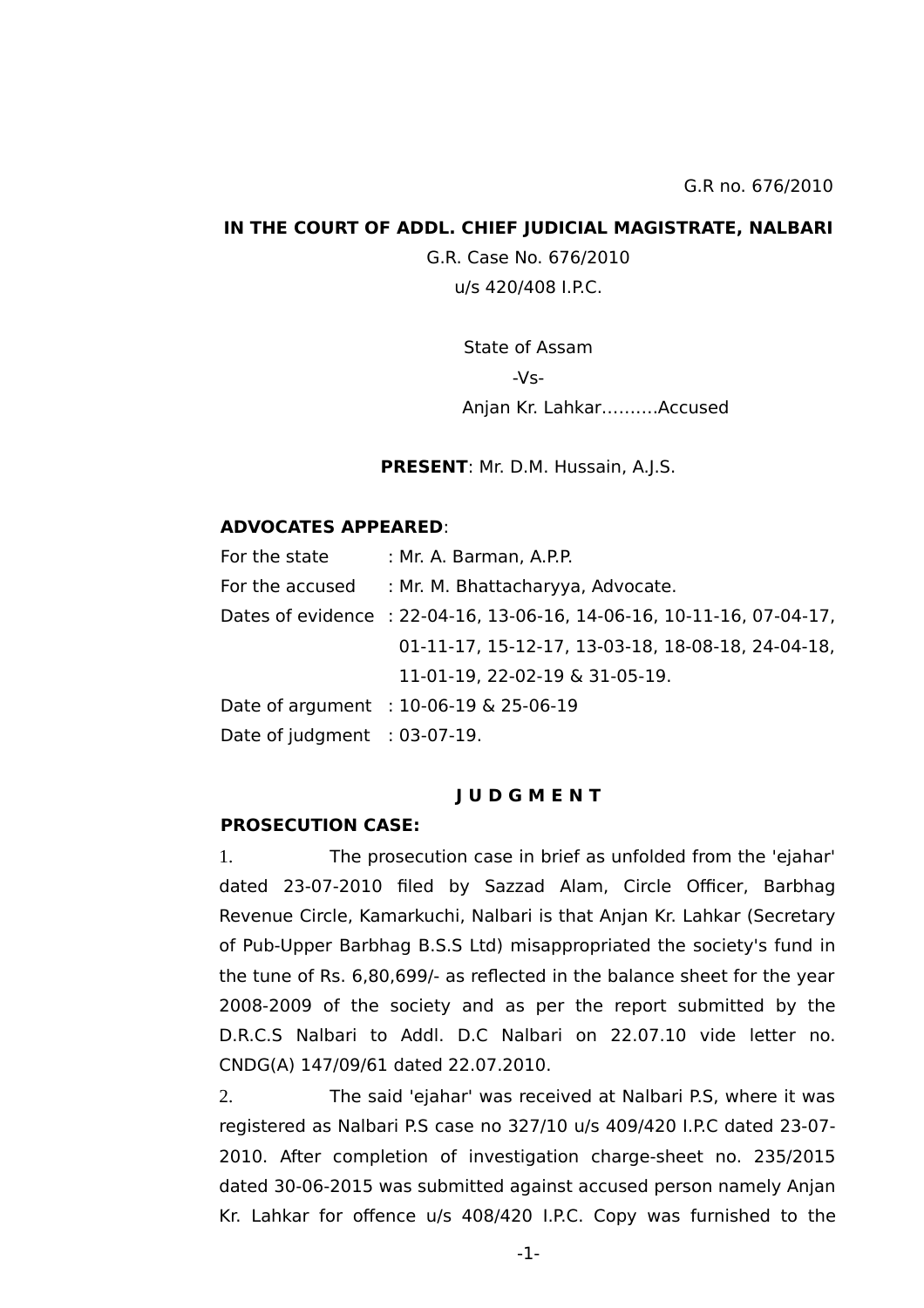accused person and charges for offence u/s 408/420 I.P.C were framed, read over and explained to the accused person to which he pleaded not guilty and claimed to be tried.

### 3. **POINTS FOR DETERMINATION:**

i) Whether the accused being the Secretary of Pub Upper Barbhag B.S.S Ltd being entrusted with the fund of the society dishonestly misappropriated an amount of Rs. 6,80,699/- for the year 2008-09 of the society and thereby committed an offence punishable u/s 408 I.P.C.?

ii) Whether the accused being the Secretary of Pub Upper Barbhag B.S.S Ltd deceived and thereby dishonestly induced the beneficiaries of the society to deliver any property and thereby committed an offence punishable u/s 420 I.P.C.?

4. **DISCUSSION, DECISION AND REASONS THEREOF:**

The prosecution examined nine (9) witnesses, while the defence examined two witnesses. The statement in defence of the accused person u/s 313 Cr.P.C. was recorded wherein he denied his involvement with the alleged offences. I have heard the arguments advanced by learned counsel of both the sides and also perused the evidence available on record, my findings with reasons are as follows:-

5. PW 1- Ratneswar Kalita ,Secretary of Pub Upper Barbhag BSS Ltd deposed in his evidence that he knows the informant Sazzad Alam. The incident took place in the year 2010 and at that time Anjan Kr. Lahkar was the Secretary of Pub Upper Barbhag BSS ltd. He was an employee of the aforesaid co-operative. The informant had lodged case against Anjan Kr. Lahkar regarding misappropriation of Rs. 6 lakhs of cooperative fund.

6. PW 1 during his cross examination deposed that he had only heard about misappropriation of fund and also heard that Circle Officer had lodged a case in that regard. He does not know if the accused had misappropriated fund or not.

7. PW 2-Jayanta Kherkatary, Deputy Registar, Baksa Cooperative Society deposed that he know the informant who was the Circle Officer of Pub Upper Barbhag Revenue Circle. The accused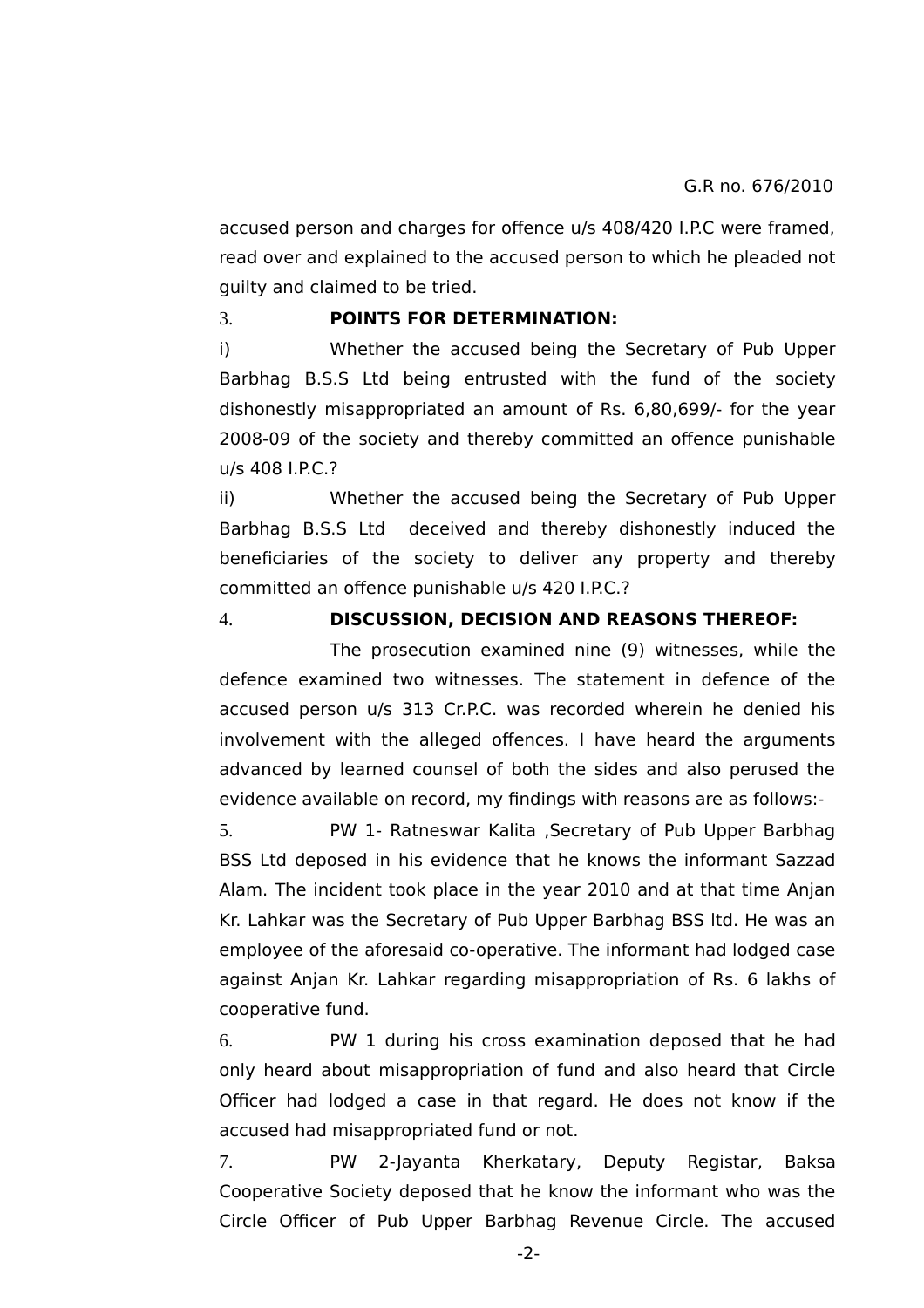person was the 'sampadak' of Pub U pper Barbhag Samabay Samiti and that on 21.07.10, A.D.C Sri. G.K Sarma had sent a letter with report to the Pub Upper Barbhag Samabay Samiti. At that time he was working as 'upa-panjiyak'/Deputy Registrar at Nalbari Samabay Samiti and after receiving the letter he filed a report on 22.07.10 stating misappropriation by Anjan Kr. Lahkar, 'Sampadak' Pub Upper Barbhag Bahumukhi Samabay Samiti to the tune of Rs. 6,80,699/- as per the balance sheet of 2008-2009 audited by Sasadhar Deka Senior Inspector and Auditor of Co-operative Society Nalbari. After receiving the report, A.D.C. Nalbari directed the Circle Officer to lodge FIR and accordingly on 31.07.10, I/c Kamarkuchi O.P had seized the copy of report dated 22.07.10, audit report and balance sheet pertaining to year 2008 -2009.

8. PW 2 during his cross examination deposed that police had recorded his statement on 31.07.10. Police had made seizure and the seizure list was written when police took his signature and he had put signature after reading the contents. Apart from him, I.O had taken signatures of Phanindra Goswami and Binoy Malakar in the seizure list. The annual audit report submitted by him to I.O was for the year 2008- 09. The annual audit report and audit observation report are same. He had not prepared the balance sheet. In the Balance sheet in annexure point no 9 it is written Excess temporary loan realizable from Secretary for the year 2008 i.e Rs. 6,80,699/-. In Annexure point no 9 there are many corrections made with regard to figures and that till point no 8 of annexure point no 9 there are corrections made in the total amount without any initial. The balance sheet is prepared by the Secretary and their Officer had audited the same. The balance sheet was prepared by Secretary Anjan Lahkar wherein he put his signature and seal in all the pages. He do not know from whom Anjan Lahkar had taken loan and he also does not know how much Anjan Lahkar had refunded back. He do not know how much profit and loss was incurred in the balance sheet and he do not know about the assets and liabilities mentioned in the balance sheet. Samabay Samiti has Board of Directors. He do not know if accused had refunded loan amount on the direction of President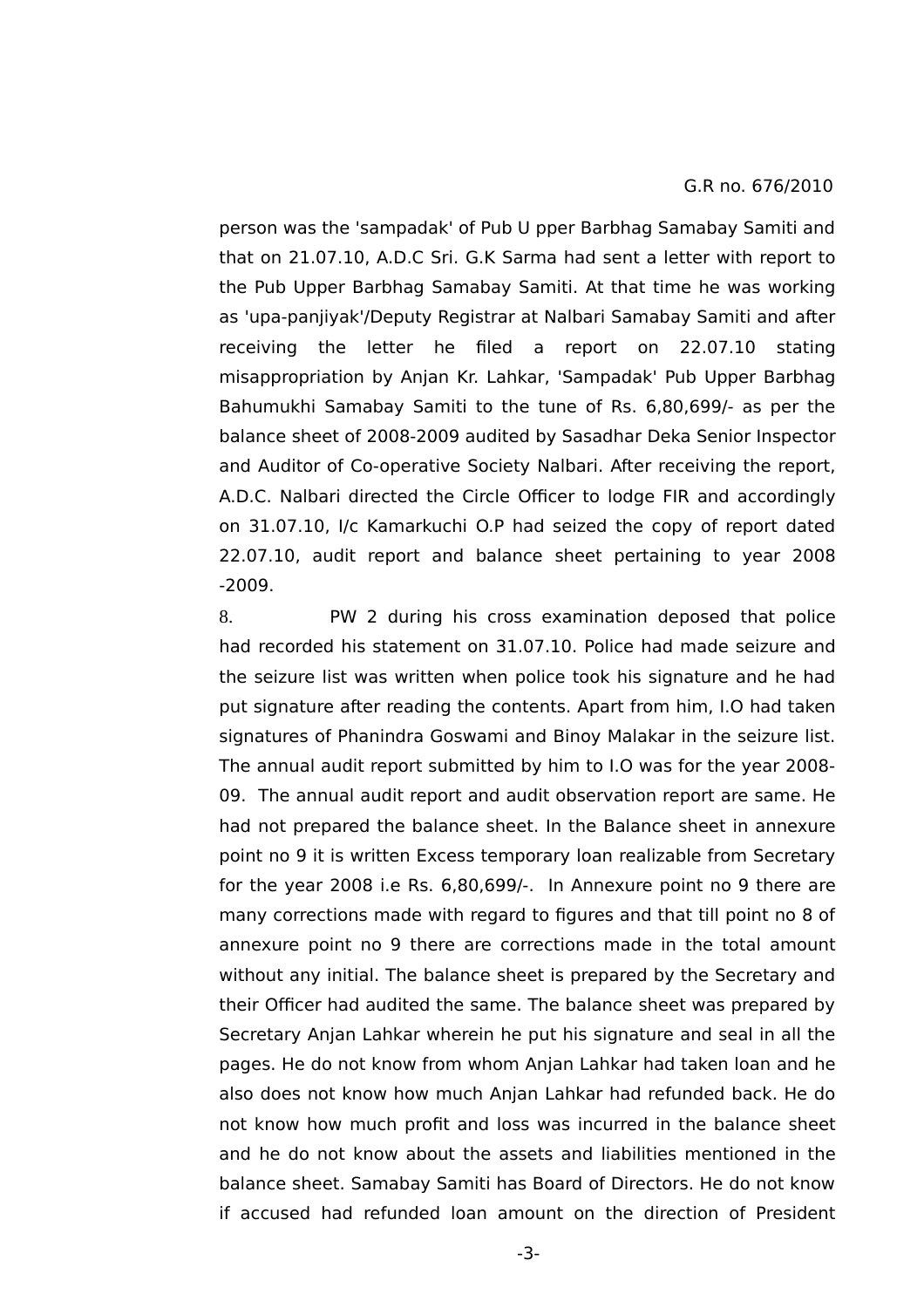Kaliram Talukdar. The Secretary is an employee of Board of Directors and not a Govt employee. He do not know if there was any misunderstanding between the Secretary and Board of Directors.

9. PW 3 – Phanindra Goswami,Retd Assistant Registrar of Cooperative Societies deposed that the informant was the Circle Officer and he knows the accused person. At the time of incident he was the Sub-Registrar of Nalbari Co-operative Society. On 31.07.10 while he was the Sub Registrar of Pub Upper Barbhag Samabay Samiti, one officer came to his office seeking the report of misappropriation of fund in Pub Upper Barbhag Bahumukhi Samabay Samiti and on that day, the District Deputy Registrar of Co-operative Society was not present at office. He attested and handed over the photocopy of the report to police who seized the same and took his signature on it. Ext 1 is the seizure list and Ext 1(2) is his signature.

10. PW 3 during cross examination deposed that police did not recorded his statement. He put signature after going through the seizure list. He heard that there was misappropriation with regard to sale proceeds of sugar. The Samabay Samiti used to sell sugar, rice and also used to do business of monetary transaction. He do not know if the President of the said Samiti had misused the fund and he does not know who was the President at that time.

11. PW 4 – Damodar Sarmah senior Assistant DRCS Nalbari deposed in his evidence that he does not know the informant, but knows the accused person. On 23.07.10, he was working as Junior Asstt in the office of Deputy Registrar Cooperative Society, Nalbari. He does not know anything about the incident. Police had seized balance sheet, audit report and the report on the allegation against Pub Upper Barbhag BSS ltd in his presence and he had signed on it.

12. PW 5 Binoy Malakar, Assiatant registrar of Coopeartive Societies deposed that he knows both the informant and the accused person. The incident took place in the year 2010 and at that time he was working as L.D.A in the office of District Registrar Co-operative Society at Nalbari. Police seized balance sheet, annual report and other relevant documents of Pub Upper Barbhag Bahumukhi Samabay Samiti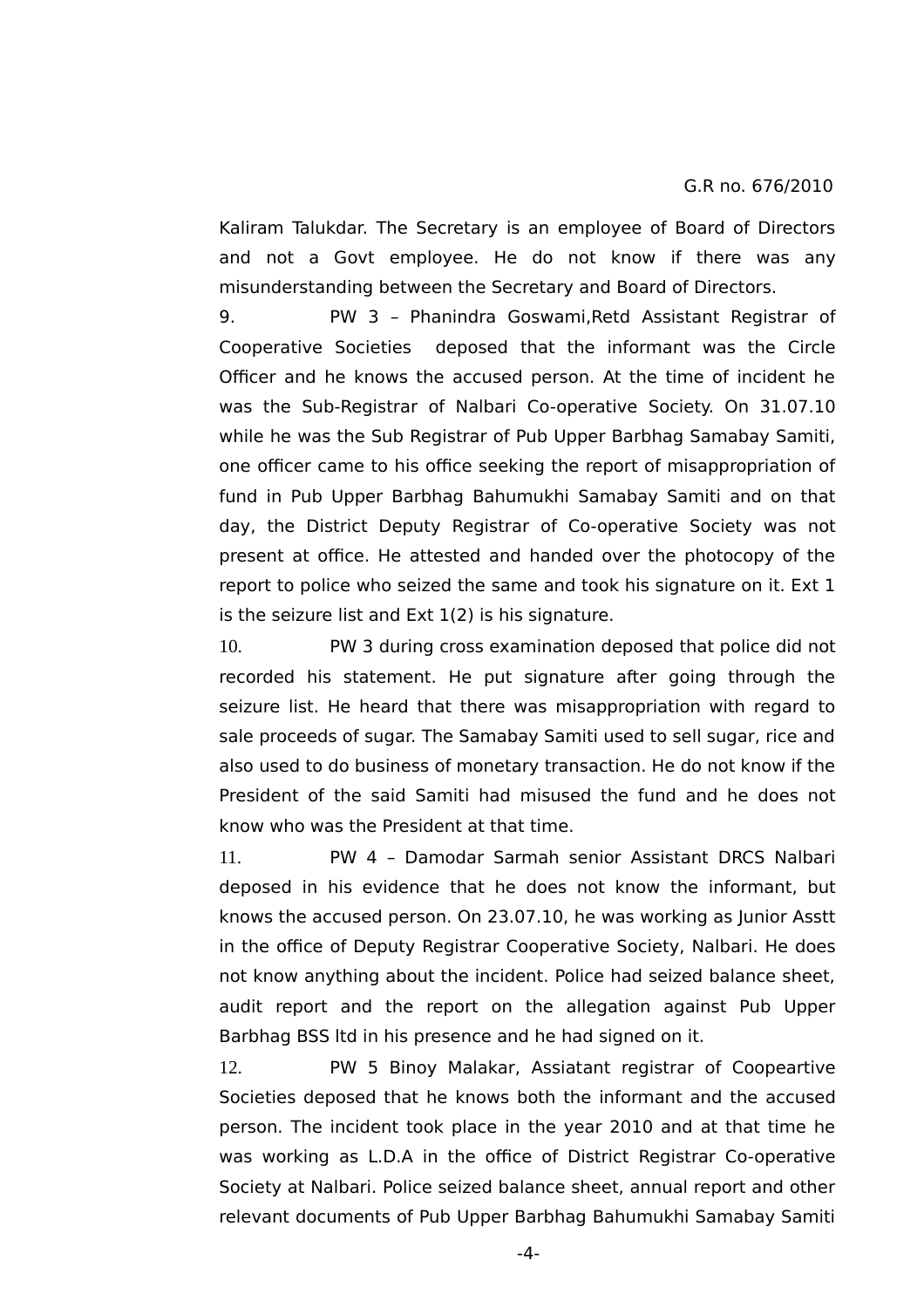ltd's from the D.R.C.S office in his presence and took his signature.

13. PW 5 in his cross examination deposed that police took his signature in seizure list. He did not go through the contents of the seizure list in detail. Police did not show him the seized documents before taking signature. He has not gone through the balance sheet regarding misappropriation of funds. The balance sheet was examined by the auditor.

14. PW 6 – Sazzad Alam (A.C.S) Secretary GMDA who is the informant deposed in his evidence that he know the accused person. On 23.07.10 he was the Circle Officer of Barbhag Revenue Circle and during that period a complaint was lodged with regard to misappropriation of fund in Upper Barbhag Bahumukhi Samabay Samiti and the then Deputy Registrar of Co-operative Society, Jayanta Kherkatary along with audit report and balance sheet of 2008-09 before the A.D.C Nalbari. In the report it was stated that a sum of Rs. 6,80,699/- was misappropriated. He studied the report and lodged the ejahar. The accused was given sufficient opportunity for explaining misappropriation of Rs. 6,80,699/.

15. PW 6 during his cross deposed that police had recorded his statement. He does not know if the accused is still returning the said money. He has not investigated himself. He had lodged ejahar based on the complaint and other documents . D.R.C.S had not submitted any complaint before him. He is not directly related to Barbhag Bahumukhi Samabay Samiti, but he had observational power over it . In the report of D.R.C.S, misappropriation is reflected.

16. PW 7 – Sirajul Haque (I.O) deposed in his evidence that on 23.07.10 while he was the I/c of Daulashal O.P, informant Sazzad Alam (Circle Officer, Barbhag Revenue Circle ) had filed an F.I.R before O/c Nalbari P.S and thereafter he was endorsed to investigate the case and accordingly he visited P.O and recorded statement of witnesses. He also recorded the statement of informant. He seized one report on the allegation against Pub Upper Barbhag BSS vide letter no. NCN 46/2008/21 Nalbari dated 21.07.10 from the office of Sub Registrar Cooperative Society Nalbari in the presence of witnesses. He also seized

-5-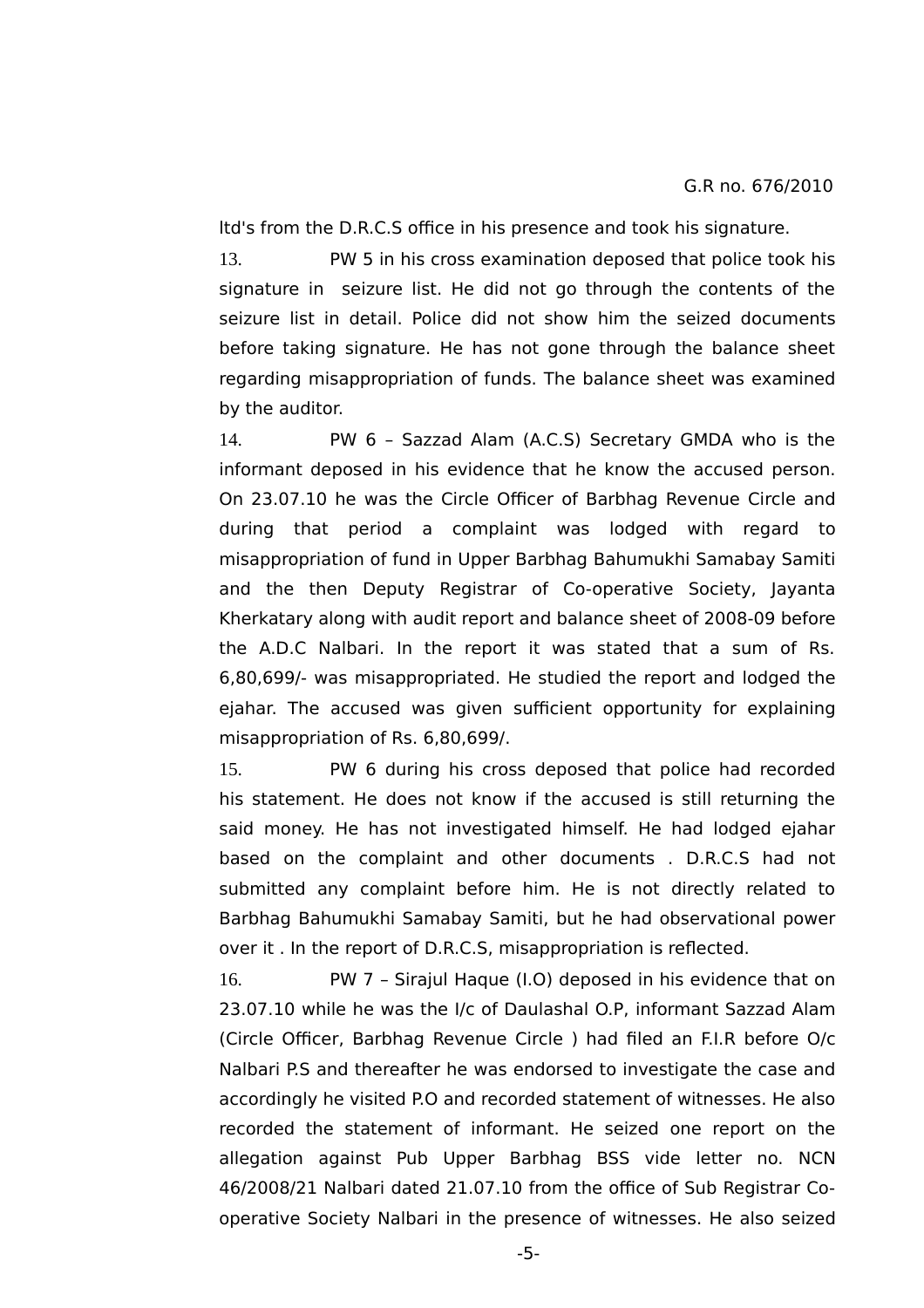one annual audit report and balance sheet dated 31-03-2009 of Upper Barbhag BSS Ltd for the year 2008-09 from D.R.C.S Nalbari. He also seized the report on the allegation against Pub upper Barbhag BSS ltd submitted by Jayanta Kherkatary dated 21-07-2010. He was transferred and on 31.01.14 he handed over the Case diary to O/c Jatindra Nath Saikia.

17. PW 7 in his cross examination deposed that he was endorsed to investigate the case on 27.07.10. He visited Upper Barbhag BSS ltd. He did not find accused Anjan Lahkar at office. He did not recorded the statement of the employees of the office of Upper Barbhag BSS. He did not knew the name of the then President of that 'Samiti' and did not record his statement. He did not inspect the documents as per the seizure list.

18. PW 8 – Jagadish Kalita(I.O) and on 27.09.14 while he was the I/c of Kamarkuchi O.P, O/c Nalbari P.S endorsed him to investigate Nalbari P.S case no. 327/10 u/s 409/420 I.P.C. After going through the C.D he came to know that the earlier I.O had completed investigation and was left to file charge-sheet only and as such on 30.01.15, he filed charge-sheet against the accused person for offence u/s 409/420 I.P.C.

19. PW 9 – Sashadhar Deka deposed in his evidence that he does not know the informant. He know Jayanta Kherkatary. He know the accused person. On 22-12-2009, he started conducting audit in the office of Pub-Upper Barbhag, GP BSS Ltd. for the year 2008-09 and completed the same on 29-03-2010. He inspected the cash book, stock book, loan ledger, purchase book, documents of the mini bank, vouchers etc. He verified the balance sheet. The cash balance was Rs.39,282.96/- and the total amount in bank was Rs.3,52,170.34/- (Rs. 92,931.50/- in SBI and the amount in Mini Co-operative Bank was Rs.1,18,677.82/- & Rs.2,33,492.52/-) After conducting the audit he found that Anjan Kr. Lahkar, Secretary of Pub Upper Borbhag BSS Ltd. made excess payment of Rs.6,80,697/- (Rs.99,000/- to Kashi Talukdar, Ex-Chairman and Rs.5,81,697/- to Krishna Sanchay). He recommended the committee to take action against Anjan Kumar Lahkar to the then Secretary of Pub Upper Borbhag BSS Ltd. Material Exhibit E is the

-6-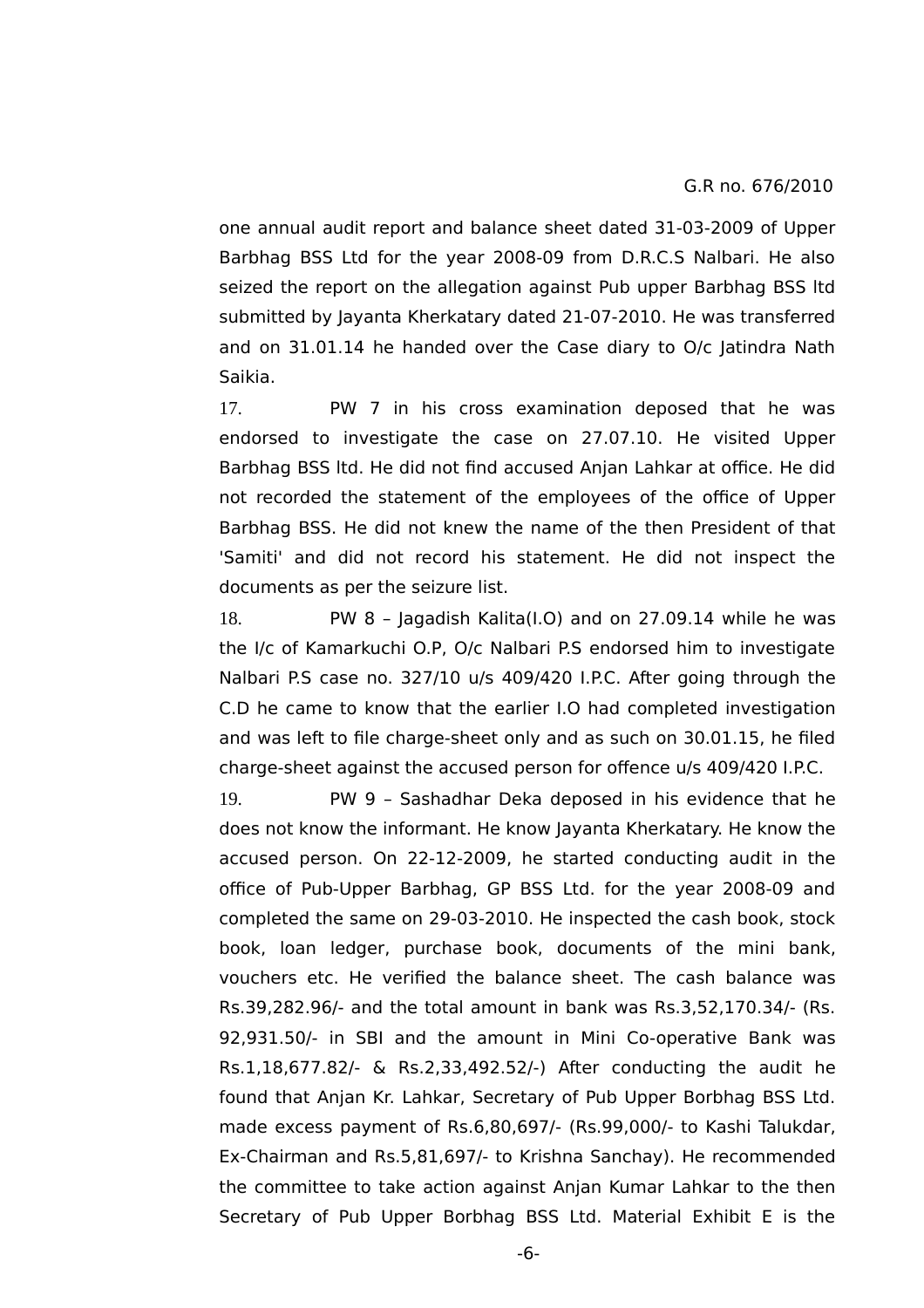balance sheet of liabilities dated 31-03-2009 of Pub Upper Borbhag BSS Ltd. and Material Exhibit E(1), E(2) & E(3) are his signatures. Material Exhibit F is the Annexure of liabilities of the balance sheet. Exhibit F(1) is his signature. Material Exhibit C is the Audit Observation report and Exhibit C(1) is his signature. Police did not record his statement.

20. PW 9 during his cross examination deposed that during the audit period Kashi Talukdar and Jainur Ali were the Chairman of Pub Upper Borbhag BSS Ltd. The BSS Ltd. runs on loan. The BSS Ltd. took loan from Kashi Talukdar and also the loan was recovered from BSS Ltd. Kashi Talukdar should have repaid the excess recovery amount to the BSS Ltd but he did not repaid the excess amount during the period. BSS Ltd. took loan from Krishna Sanchay and repaid the same in excess but Krisha Sanchay did not return the excess amount during the period. Material Exhibit B was written by him as per instruction of Anjan Kr. Talukdar. Material Exhibit E balance sheet was written by him as prepared by Anjan Kr. Talukar. He denied the fact that he himself prepared the Material Exhibit B & E documents. As the excess amount could not be recovered from Kashi Talukdar and Krishna Sanchay and the society is recovering the said amount from Anjan Kr. Talukdar who is still working as a worker in the BSS Ltd.

21. DW 1 accused Anjan Kr. Lahkar deposed in his evidence that he had not misappropriated any amount of Pub-Uper Borbhag BSS Ltd. The allegations levelled against him are false. During the period 2008-09 he was the Secretary of the said society. Kashiram Talukdar was the President at that time. As per instruction of Kashiram Rs.6,80,000/- (approx) was given on loan to members of the society. Later the members of society did not return the loan amount and allegations were levelled against him. The accounts of the society was inspected by Auditor. The accounts of the society was prepared by the Auditor. He only put his signature. As per Audit report, case was filed against him. He was suspended. On 01-01-2011, he was reinstead to his job and till date he have refunded an amount of Rs.1,55,000/- (approx). At present he is refunding the amount on monthly basis.

22. DW 1 in his cross examination deposed that he worked for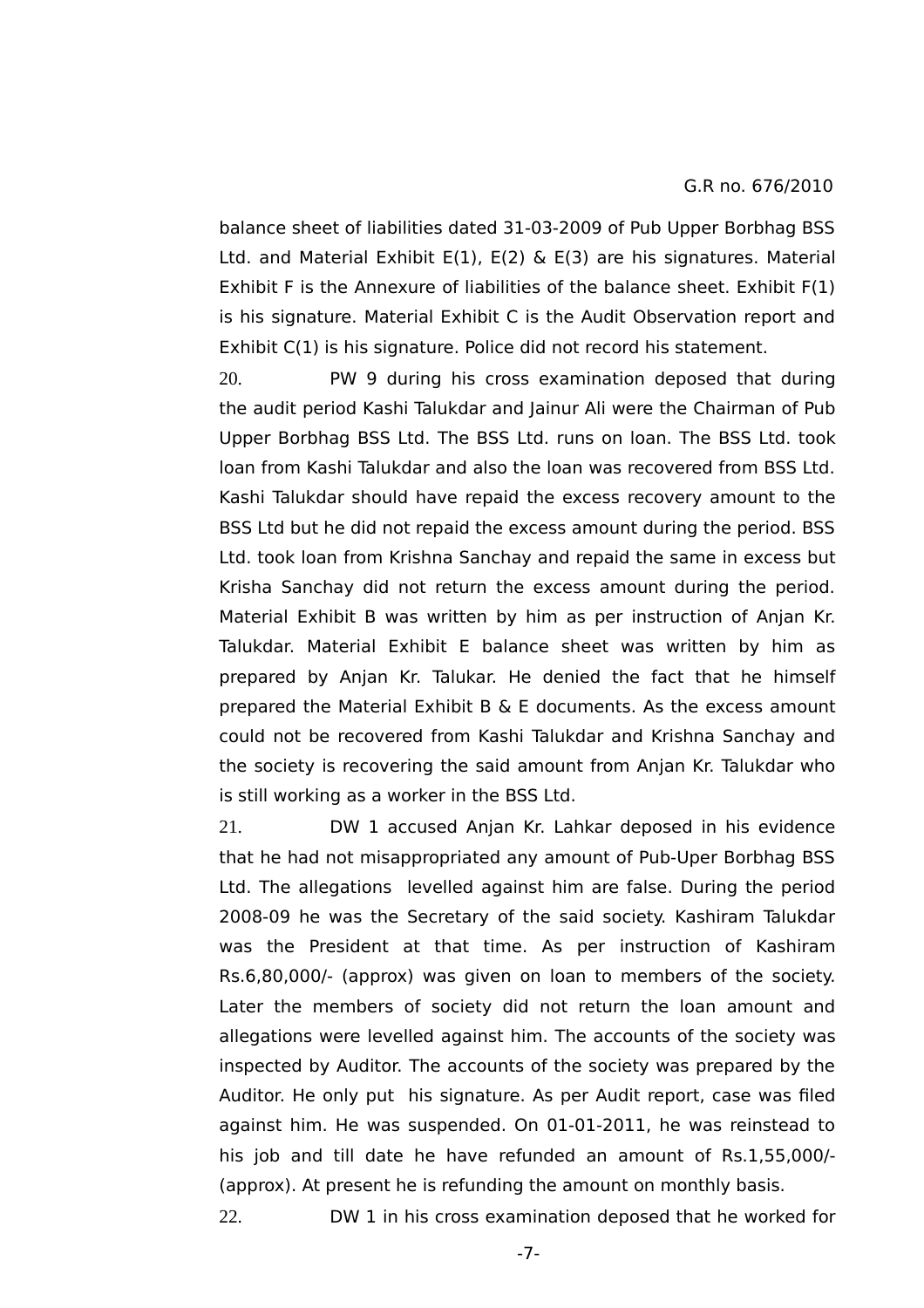ten years at Pub-Uper Borbhag BSS Ltd. He was the secretary in the year 2008-2009. Kashiram Talukdar was the president at that time of Pub-Upper Borbhag BSS Ltd. There was managing committee of Pub-Upper Borbhag BSS Ltd. There was no approval of the managing committee for disbursing the loan amount of Rs.6,80,000/- to the members. The approval of the managing committee is required to be taken before disbursing loan to the members but no approval was taken and it was a fault on his part.The secretary cannot disburse loan without the instruction of the president.

23. DW 2 – Ratneswar Kalita deposed in his evidence that he have come to court after receiving summon. He know accused Anjan Lahkar who was the Secretary of Pub Upper Borbhag BSS Ltd. He heard that Anjan Lahkar misappropriated money of Pub Upper Borbhag BSS Ltd. He do not know whether Anjan Lahkar misappropriated the money. He heard that case was filed against Anjan Lahkar by the Circle Officer. At present the society is recovering money from the accused. At present he is the Secretary and he is receiving the recovery money from the accused. Exhibit A is the certificate of recovery and Exhibit A(1) is his signature. The President Kashiram Talukdar has put his signature in the Exhibit A certificate.

24. DW 2 in his cross deposed that he is the present secretary of Pub-Upper Borbhag BSS Ltd. Earlier he was a sales man. He have come to know that there was misappropriation of Rs.6,80,000/- by Anjan Lahkar, the then Secretary of Pub-Uper Borbhag BSS Ltd. The fact regarding misappropriation was discovered during audit from the balance sheet. He also know that a monthly amount of Rs.1250/- is recovered from the salary of Anjan Lahkar.

25. CW 1 Kashiram Talukdar deposed that he is working as Chairman of Pub-Upper Barbhag B.S.S Ltd since 1998 till date. One Joinur Ali, Senior Inspector of Cooperative Society under Asst. Registrar of Cooperative Society was the Chairman of Pub-Upper Barbhag B.S.S Ltd during the period of 31/03/2008 to 31.03.2009. He does not know whether in the audit report it is stated that an excess payment of Rs. 99,000/- was made to him by the Secretary of Pub-Upper Barbhag B.S.S

-8-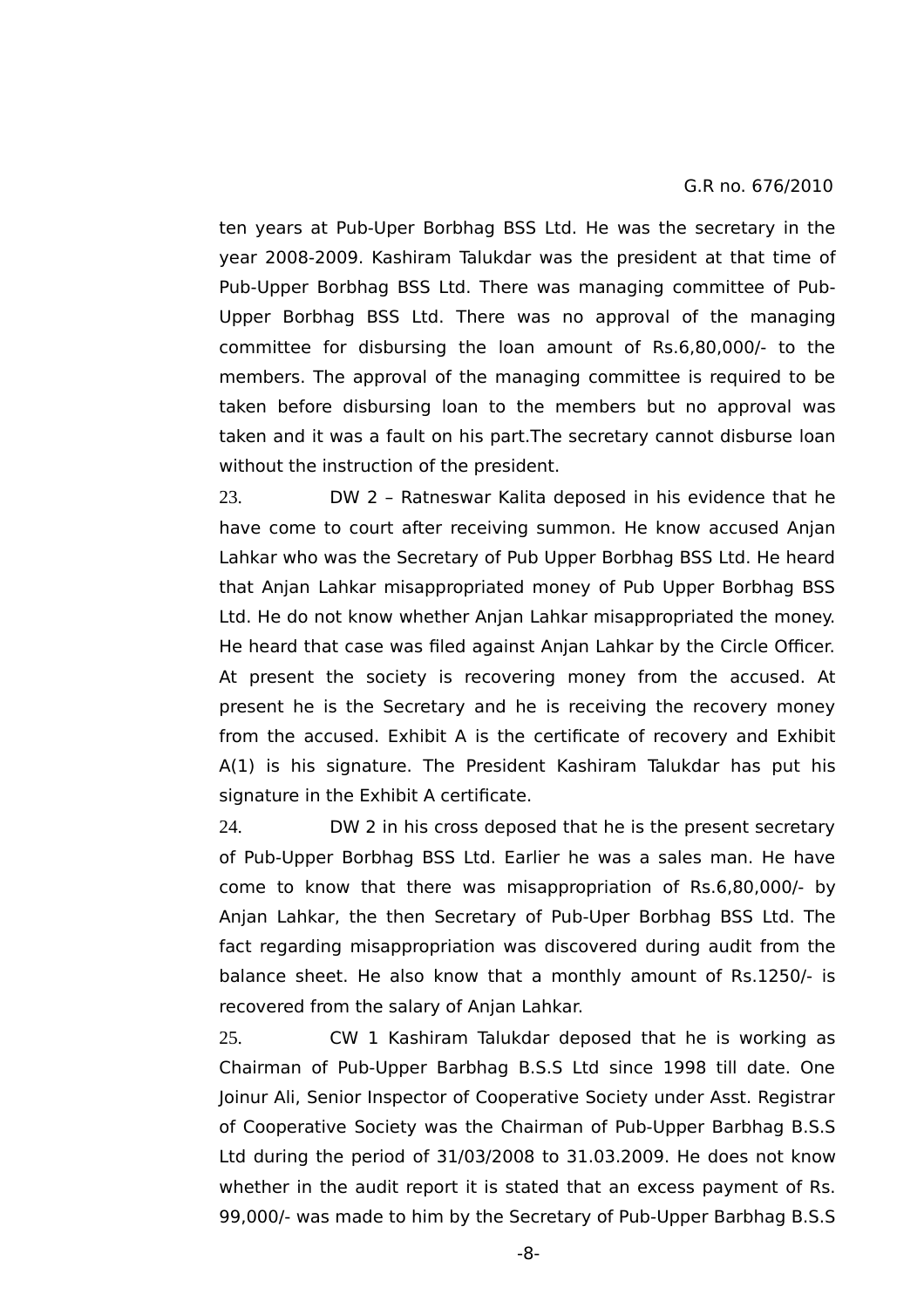Ltd and he was not informed about any audit objection regarding the payment of Rs. 99,000/- The signature of the Chairman is not required while making payment. He does not have any knowledge regarding payment of Rs. 5,81,697/- to Krishna Sanchay. The Secretary did not took his signature while disbursing loan, but informed him verbally. During the tenure of Anjan Kr. Lahkar, Secretary of Pub-Upper Barbhag B.S.S Ltd, there was misappropriation of Rs. 6,80,697/- An amount of Rs. 1,88,000/- is being recovered from Anjan Kr. Lahkar.

26. CW 1 in his cross-examination deposed that the Pub-Upper Barbhag B.S.S Ltd is involved in credit based business. The Society used to take loan and repay the loan amount. The Society took loan from him and from Krishna Sanchay. The Society also refund the loan amount to him and Krishna Sanchay. He had knowledge about the taking and repayment of loan by the Society. He does not know whether as per the audit report it was found that Anjan Kr. Lahkar, Secretary of Pub-Upper Borbhag B.S.S Ltd made excess payment of Rs. 6,80,697/- (Rs.99,000/- to him and Rs.5,81,697/- to Krishna Sanchay).

27. Section 405 IPC provides that- whoever being in any manner entrusted with property, or with any dominion over property, dishonestly misappropriates or converts to his own use that property, or dishonestly uses or disposes of that property in violation of any direction of law prescribing the mode in which such trust is to be discharged or of any legal contract, express or implied, which he has made touching the discharge of such trust, or willfully suffers any other person so to do, commits "criminal breach of trust".

28. Section 408 IPC provides that- whoever, being a clerk or servant or employed as a clerk or servant, and being in any manner entrusted in such capacity with property, or with any dominion over property, commits criminal breach of trust in respect of that property, shall be punished with imprisonment of either description for a term which may extend to seven years, and shall also be liable to fine.

29. The essential ingredients of section 408 IPC are i) the accused was a clerk or servant, ii) in such capacity the accused was entrusted with certain property or had dominion over that property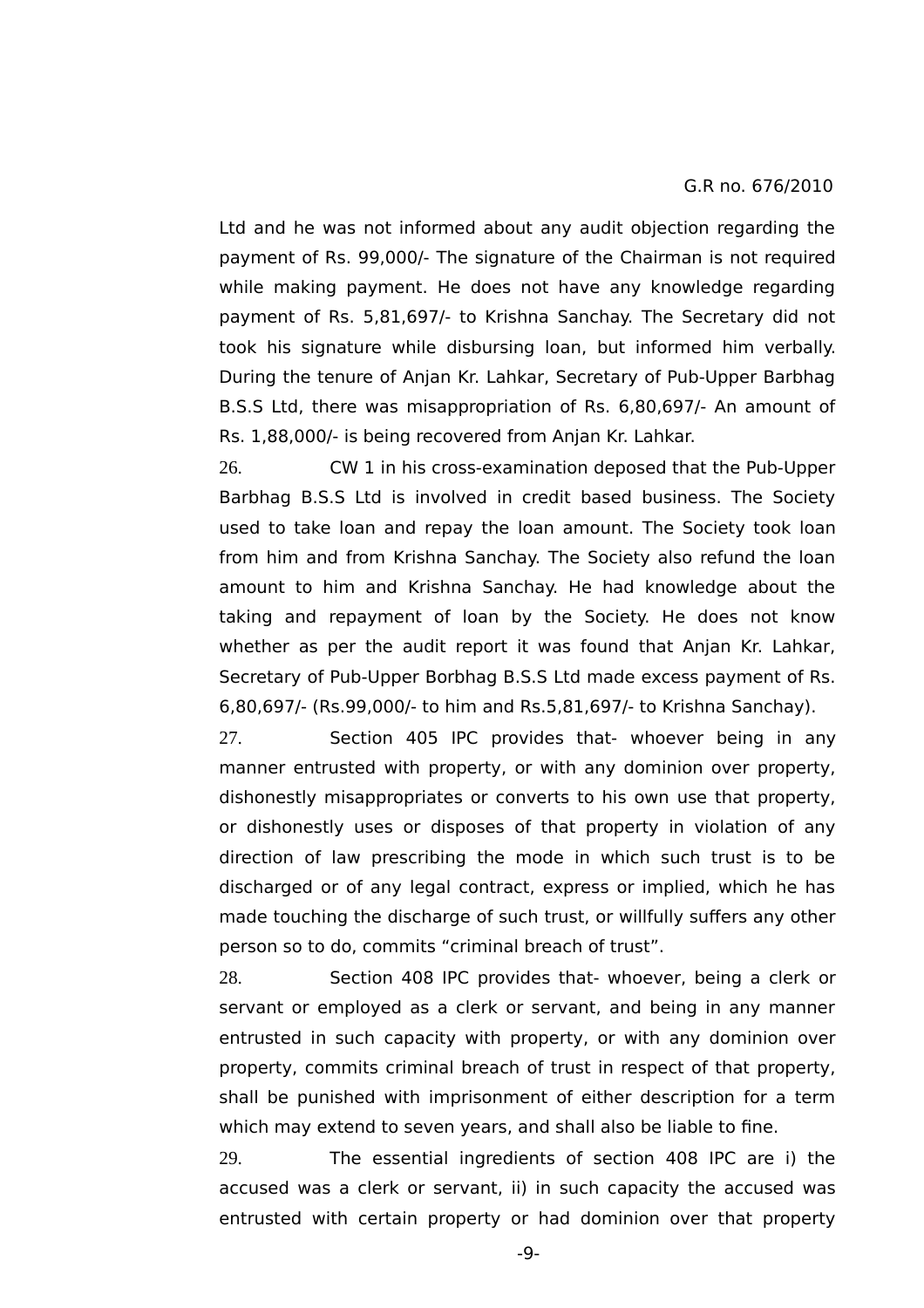which was not his own  $\&$  iii) the accused committed criminal breach of trust.

30. In order to constitute an offence of criminal breach of trust it is essential that the prosecution must prove first of all that the accused was entrusted with some property or with any dominion or power over it. It has to be established further that in respect of the property so entrusted, there was dishonest misappropriation or dishonest conversion or dishonest use or disposal in violation of a direction of law or legal contract, by the accused himself or by someone else which he willingly suffered to do.

31. An offence u/s 420 IPC has the following essentials; i) there must be deception i.e accused must have deceived someone ii) that by the said deception the accused must induce a person,(a) to deliver any property; or (b) to make, alter or destroy the whole part of the valuable security or anything which is signed or sealed and which is capable of being converted into a valuable property iii) that the accused did so dishonesty.

32. Cheating is defined in Section 415 of the IPC as, "Whoever, by deceiving any person, fraudulently or dishonestly induces the person so deceived to deliver any property to any person, or to consent that any person shall retain any property, or intentionally induces the person so deceived to do or omit to do anything which he would not do or omit if he were not so deceived, and which act or omission causes or is likely to cause damage or harm to that person in body, mind, reputation or property, is said to "cheat".

Explanation - A dishonest concealment of facts is a deception within the meaning of this section.

The section requires - (1) Deception of any person. (2) (a)Fraudulently or dishonestly inducing that person (i) to deliver any property to any person; or (ii) to consent that any person shall retain any property; or (b) intentionally inducing that person to do or omit to do anything which he would not do or omit if he were not so deceived, and which act or omission causes or is likely to cause damage or harm to that person in body mind, reputation or property.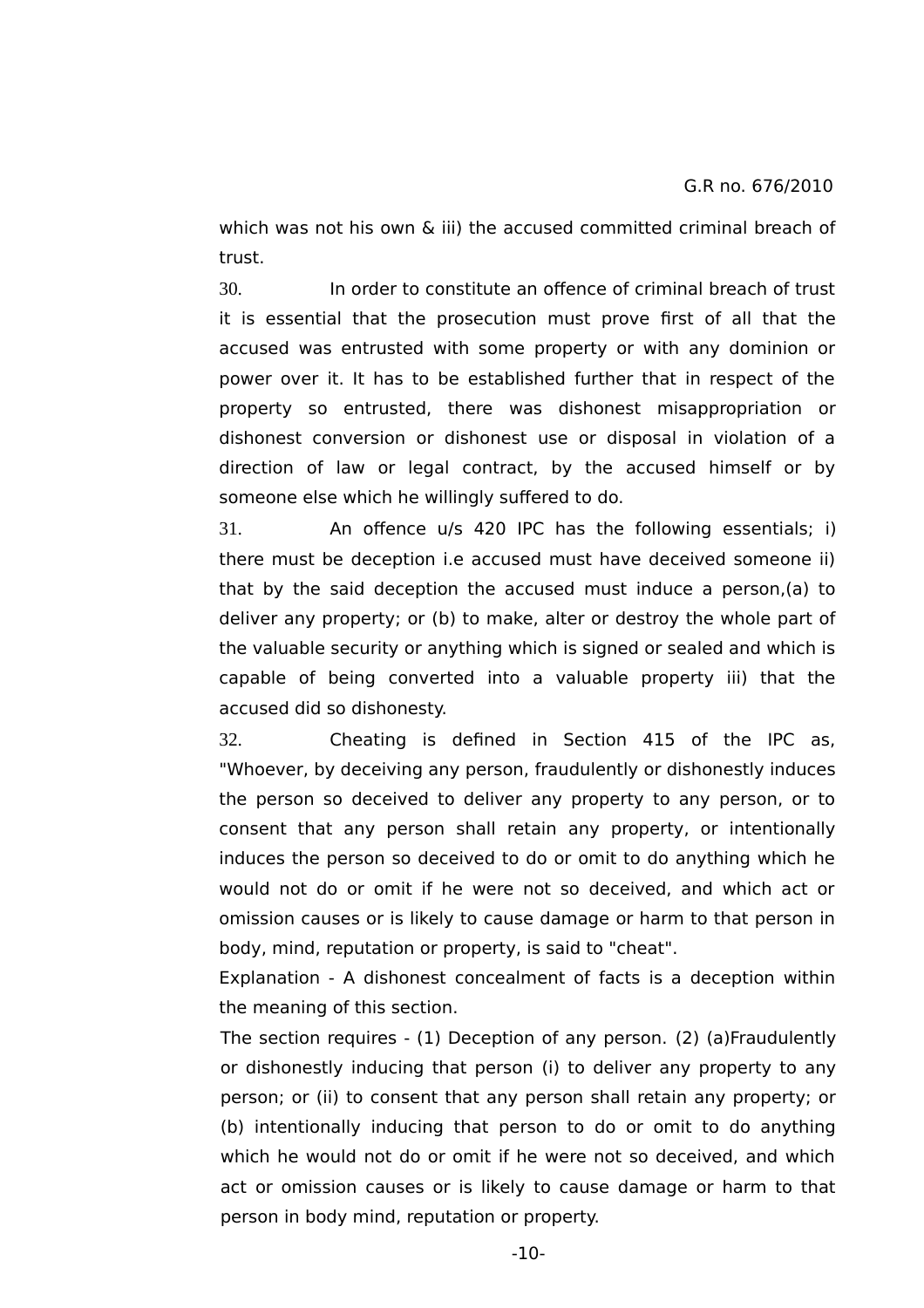33. The Hon'ble Supreme Court in Ram Narayan v CBI reported in (2003)3 SCC 641 and Jaikishandas v State of Bombay reported in AIR 1960 SC 889 held that – To establish the charge of criminal breach of trust, the prosecution is not obliged to prove the precise mode of conversion, misappropriation or misapplication by the accused of the property entrusted to him or over which he has dominion. The principal ingredient of the offence being dishonest misappropriation or conversion which may not ordinarily be a matter of direct proof, entrustment of property and failure in breach of an obligation to account for the property entrusted if proved, may, in the light of other circumstances, justifiably lead to an inference of dishonest misappropriation or conversion.

34. The Hon'ble Supreme Court in State v Karnavir reported in (2006)5 SCC 381 held that – Initial burden on prosecution is to prove entrustment of the property to the accused; and actual manner of misappropriation of the property by the accused need not be proved by the prosecution. Once the initial burden is discharged by the prosecution, the onus would be on the accused to prove how the property entrusted to him was death with by him.

35. It appears that PW 9 – Sashadhar Deka (Sr Inspector /Auditor) deposed in his evidence that on 22-12-2009, he started conducting audit in the office of Pub-Upper Barbhag, GP BSS Ltd. for the year 2008-09 and completed the same on 29-03-2010. He inspected the cash book, stock book, loan ledger, purchase book, documents of the mini bank, vouchers etc. He verified the balance sheet. After conducting the audit he found that Anjan Kr. Lahkar, Secretary of Pub Upper Borbhag BSS Ltd. made excess payment of Rs.6,80,697/- (Rs.99,000/- to Kashi Talukdar, Ex-Chairman and Rs.5,81,697/- to Krishna Sanchay).

36. The Audit Observation note/Annual Audit report for the year 2008-09 of Pub Upper Borbhag BSS Ltd. has been exhibited as (Material Exhibit C). it appears that as per the report a loan of amount Rs 35,500/- was received from Chairman (Kashi Talukdar) however repayment of Rs 1,34,500/- was made and there was excess payment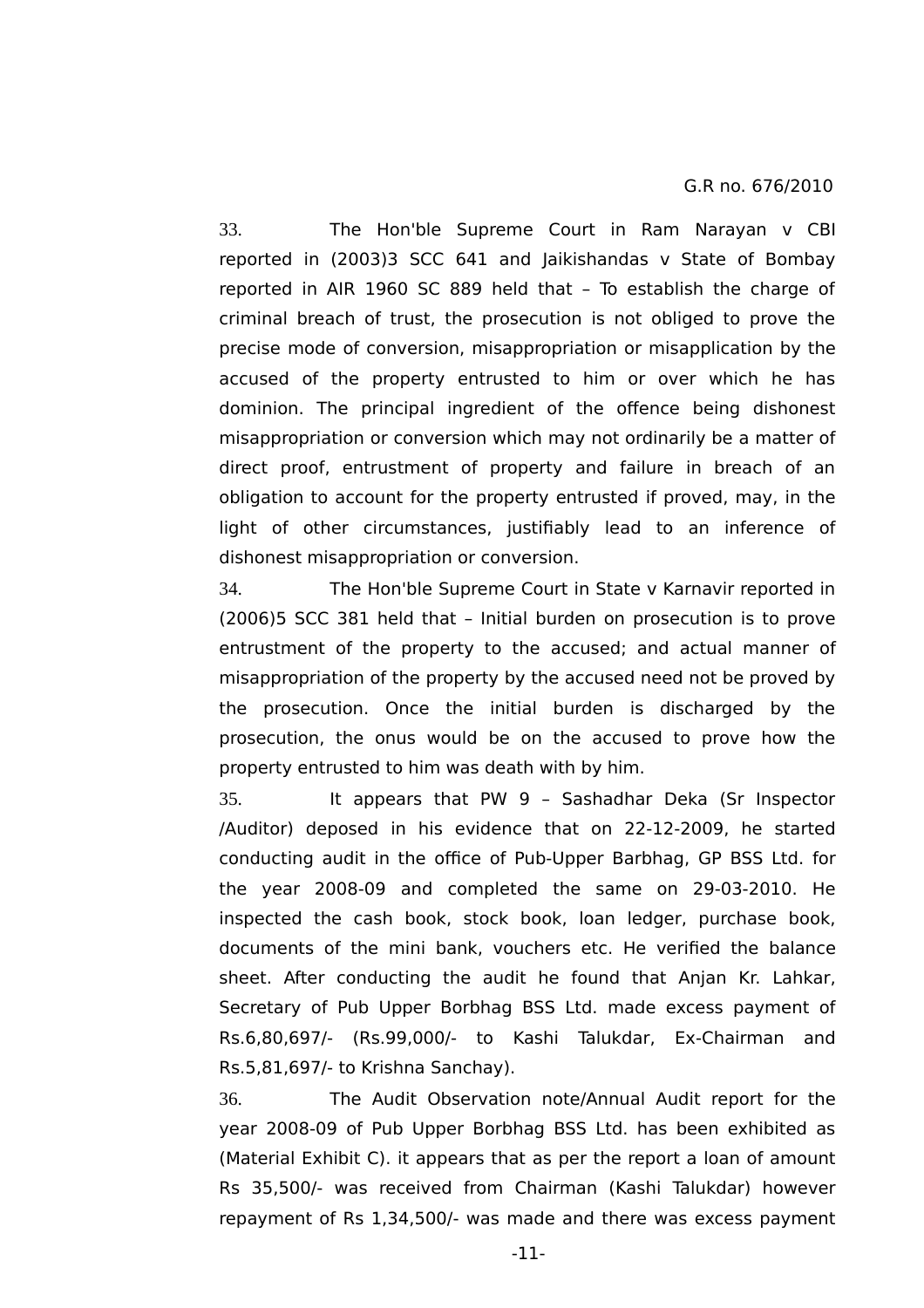of Rs 99,000/- . Further an amount of Rs 28,32,551/- was received as loan from Krishan Sanchay and repayment of Rs 34,14,250/- was made and there was excess payment of Rs 5,81,699/-.As per the report Secretary had made the excess payment of Temporary loan amounting to Rs 6,80,699/. The Annexure 9 of the Material exhibit B (Balance sheet) goes to show that an amount of Rs 6,80,699 /- was realizable from Secretary Anjan Kr Lahkar.

37. It appears that CW 1 Kashiram Talukdar Chairman of Pub Upper Borbhag BSS Ltdof deposed that the signature of the Chairman is not required while making payment and the Secretary Anjan Kumar Lahkar did not took his signature while disbursing loan, but informed him verbally. DW 2 deposed that Anjan Lahkar was the Secretary of Pub Upper Borbhag BSS Ltd. and at present the society is recovering money from the accused. The certificate of recovery has been exhibited as Exhibit A. The accused Anjan Kr Lahkar who examined himself as DW 1 admitted that during the period 2008-09 he was the Secretary of the society, he worked for ten years at Pub-Upper Borbhag BSS Ltd. Kashiram Talukdar(CW 1) was the president at that time of Pub-Upper Borbhag BSS Ltd. There was managing committee of Pub-Upper Borbhag BSS Ltd but there was no approval of the managing committee for disbursing the loan amount of Rs.6,80,000/- to the members. He admitted that the approval of the managing committee was required to be taken before disbursing loan to the members but no approval was taken and it was a fault on his part. He admitted that the secretary cannot disburse loan without the instruction of the president. He deposed that at present he is refunding the amount on monthly basis and had refunded an amount of Rs.1,55,000/- (approx).

38. From the evidence on record I find that prosecution has failed to prove charge u/s 420 IPC against the accused person.

39. The prosecution has has been able to prove charge u/s 408 IPC against the accused beyond all reasonable doubt and I hold the accused guilty under the aforesaid section and convict him there under. 40. Considering the facts and circumstances of the case, I am of the opinion that this is not a fit case to invoke the provision under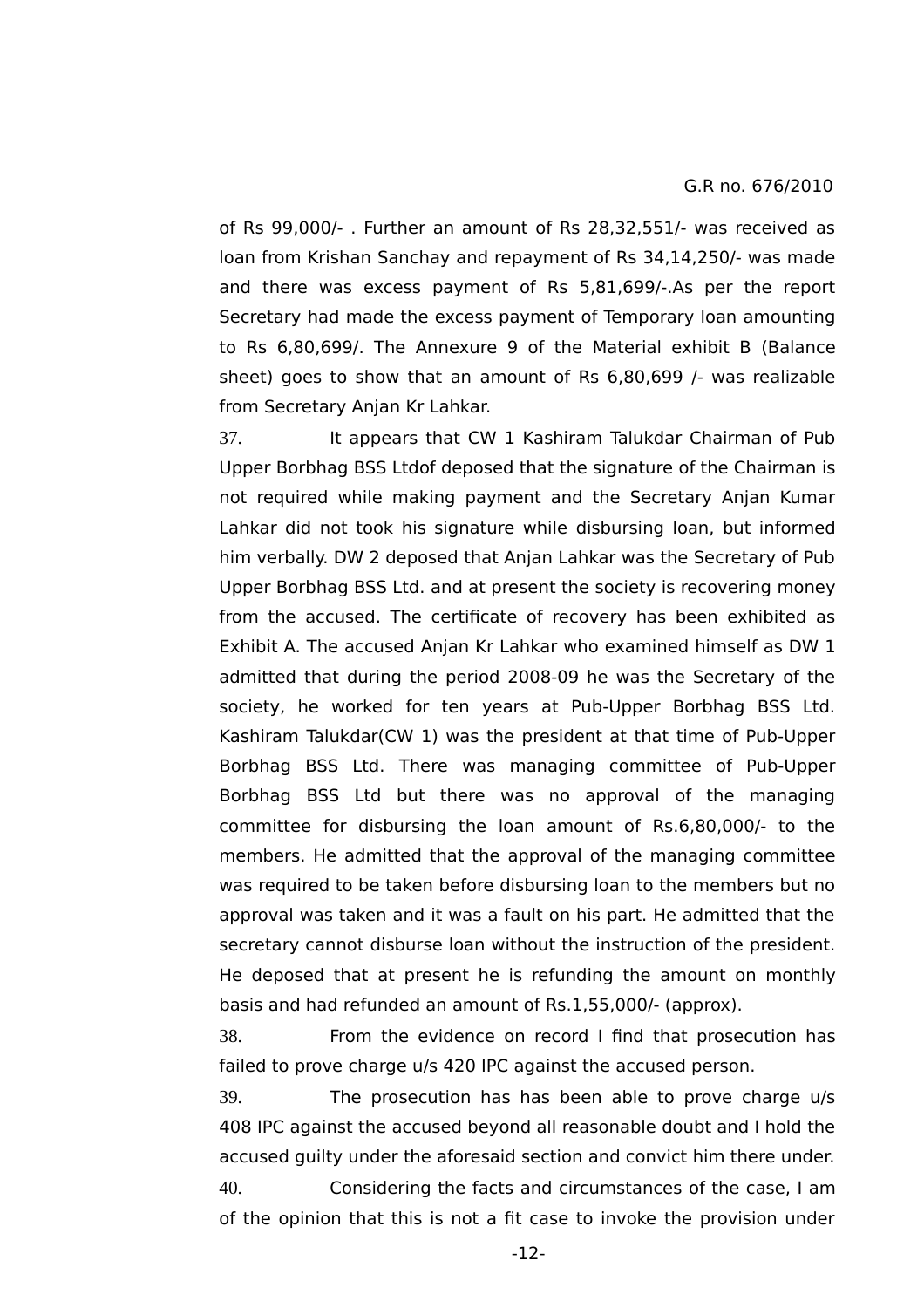section-360 of Cr.P.C. or Probation of Offenders Act, 1958 and the offender needs to be dealt severely to have deterrent effect in the society. Heard the convict on the quantum of sentence. He pleaded to be dealt leniently as he is a first offender and sole bread earner of the family.

41. Considering the nature and gravity of offence, I sentence the convict, Anjan Kumar Lahkar to undergo Simple Imprisonment for 1(one) year and to pay a fine of Rs.10,000/- (Rupees ten thousand) for offence u/s 408 of Indian Penal Code and i/d of payment of fine to undergo Simple Imprisonment for 1 (one) month. The period of detention if any undergone be set-off against the sentence of imprisonment.

42. A copy of the judgment be furnished to the convict free of cost.

Given under my hand and seal of this court on this 3rd day of July, 2019.

> Addl. Chief Judicial Magistrate, Nalbari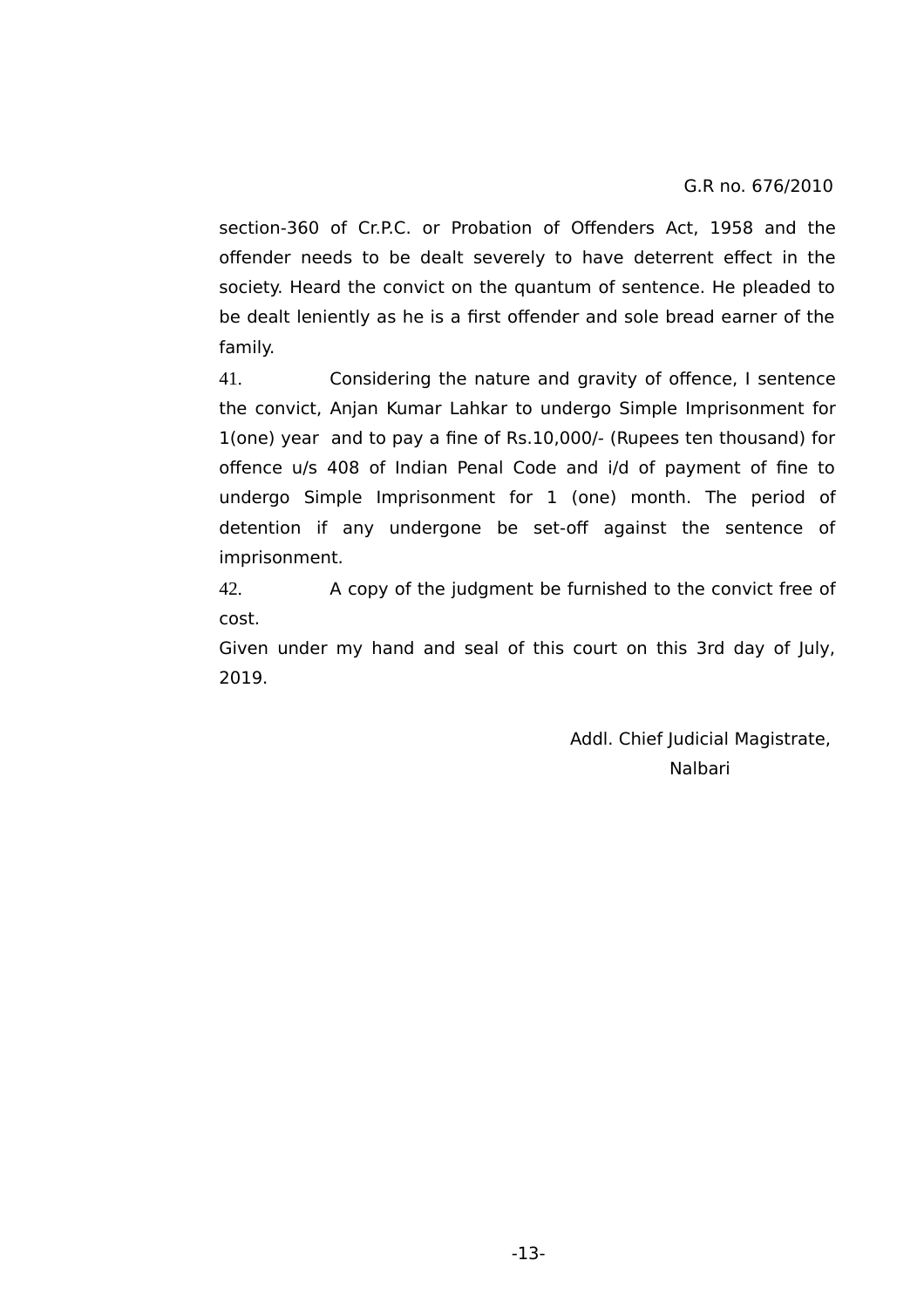### **APPENDIX**

### **Prosecution witness:**

- PW 1 Ratneswar Kalita,
- PW 2 Jayanta Kherkatary,
- PW 3 Phanindra Goswami,
- PW 4 Damodar Sarma,
- PW 5 Binoy Malakar,
- PW 6 Sazzad Alam (Informant),
- PW 7 Sirajul Haque (Retired Inspector),
- PW 8 Jagadish Kalita (I/c Kamarkuchi O.P),
- PW 9 Sashadhar Deka.

## **Prosecution Exhibits:**

Exhibit 1 – Seizure list,

- Exhibit 1(1) Signature of seizure witness Jayanta Kherkatary,
- Exhibit 1(2) Signature of seizure witness Phanindra Goswami,
- Exhibit 1(3) Signature of seizure witness Binoy Malakar,
- Exhibit 1(4) Signature of I.O Sirajul Haque.
- Exhibit 2 Seizure list,
- Exhibit 2(1) Signature of seizure witness Damodar Sarmah,
- Exhibit 2(2) Signature of I.O Jagadish Kalita.
- Exhibit 3 F.I.R,
- Exhibit 3(1) Signature of informant.
- Exhibit 4 Charge sheet

Exhibit 4(1) – Signature of I.O.

Material Exhibit A - Report on allegation against Pub Upper Borbhag BSS Ltd dated 22-07-2010 of J. Kherkatary (District Deputy Registrar of Cooperative Societies), Nalbari.

Material Exhibit A(1) - Signature of Jayanta Kherkatary,

Material Exhibit B - Trial Balance sheet of Pub Upper Borbhag BSS Ltd as on 31-03-2009,

Material Exhibit C - Audit Observation note/Annual Audit report for the year 2008-09.

Material Exhibit C(1) - Signature of Sashadhar Deka,

Material Exhibit D - Report on allegation against Pub Upper Borbhag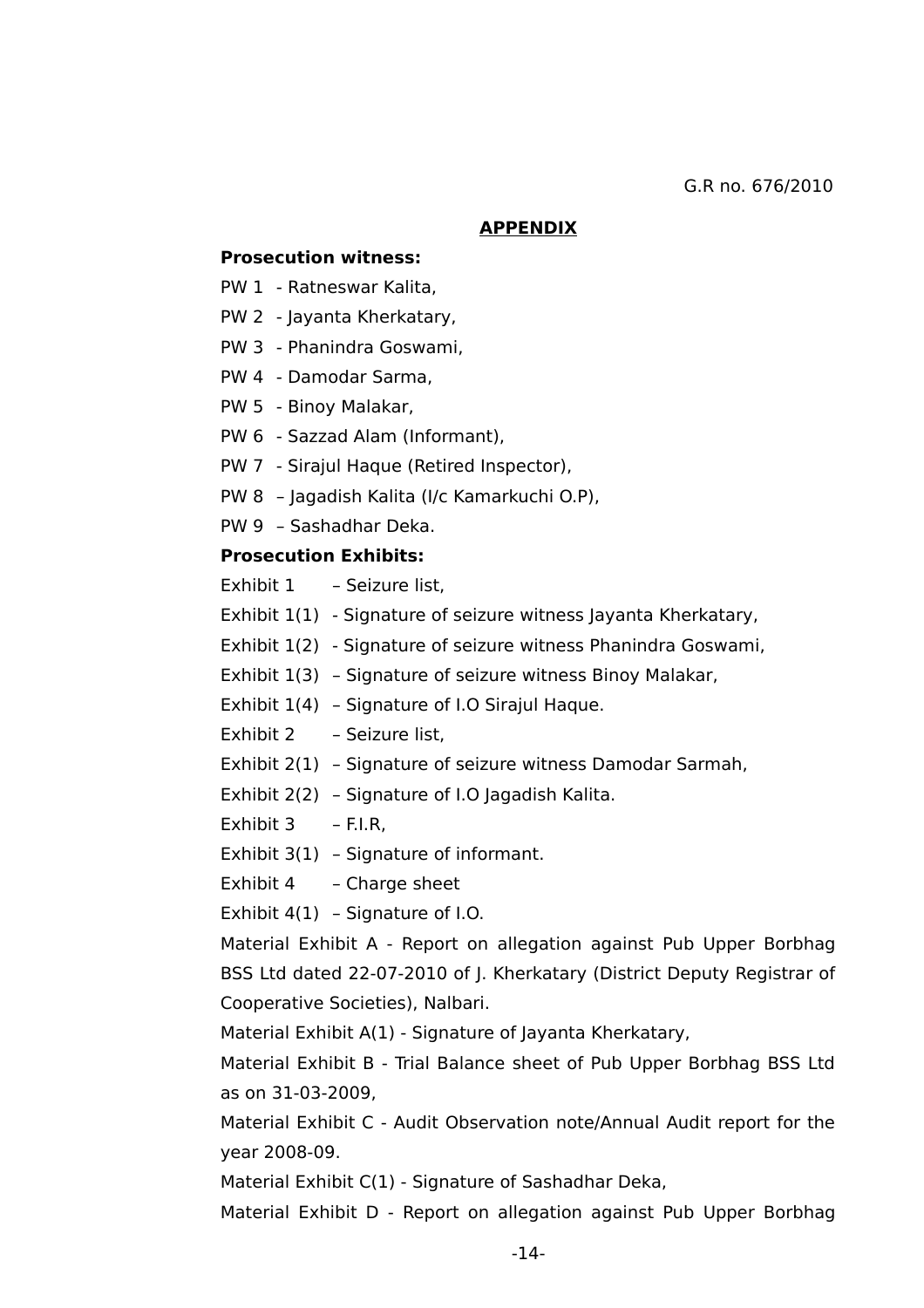BSS Ltd dated 22-07-2010,

Material Exhibit D(1) & D(2) - Signatures of Phanindra Goswami(Attested) dated 31-07-2010,

Material Exhibit E - Balance sheet of liabilities dated 31-03-2009,

Material Exhibit E(1),E(2),E(3) - Signatures of Sashadhar Deka (Sr.Inspector/Auditor),

Material Exhibit F - Annexure of liabilities of the Balance sheet,

Material Exhibit F(1) - Signature of Sashadhar Deka.

### **Defence witnesses :**

DW 1 – Anjan Kr. Lahkar (accused),

DW 2 – Ratneswar Kalita.

# **Defence Exhibits :**

Exhibit A- Certificate of Recovery.

Exhibit A(1)- Signature of Ratneswar Kalita.

 Addl. Chief Judicial Magistrate, Nalbari.